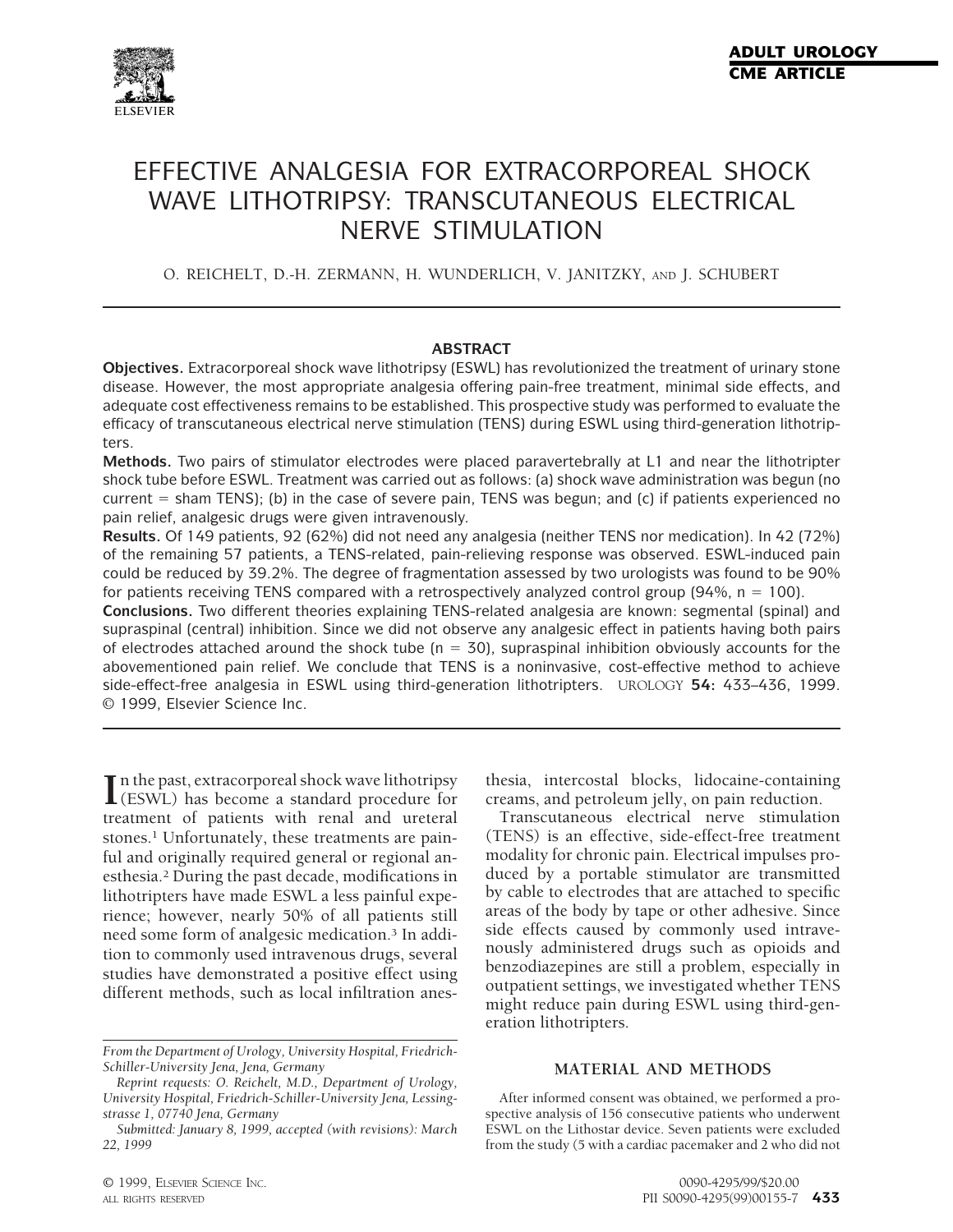| Men/women             | 99/50        |
|-----------------------|--------------|
| Age (yr)              | 53 (16-82)   |
| Weight (kg)           | 71.4 (43-99) |
| Upper calyceal stones | 20           |
| Lower calyceal stones | 10           |
| Renal pelvis stones   | 5            |
| Upper ureteral stones | 39           |
| Mid ureteral stones   | 35           |
| Lower ureteral stones | 40           |
| Treatment side        |              |
| Right                 | 73           |
| Left                  | 76           |

agree). None of the patients received any analgesic/sedative medication before ESWL. Detailed information on the calculi treated is shown in Table I. Ureteral stones were defined as follows: distal ureteral stones were located below the sacroiliac joint, proximal ureteral stones were located between the ureteropelvic junction and 2 cm above the pelvic brim, and midureteral concrements were situated in between proximal and distal calculi.

For TENS we used the ProCura device (Germany) containing a portable stimulator (frequency 70 Hz, voltage 9 V, current 20 to 60 mA) and two pairs of stimulator electrodes.

To determine the most effective placement of the stimulator electrodes, a pilot study was performed ( $n = 30$ ). Positive results were seen when two electrodes were positioned paravertebrally at L1 and two near the shock tube; almost no analgesic effect was observed when all four electrodes were placed around the shock tube (Fig. 1). Therefore, one pair of stimulator electrodes was placed paravertebrally at L1 and one pair near the shock tube.

All 149 patients were informed that only attaching the stimulator electrodes would result in pain-relieving effects. Shock wave administration was started at low kilovoltage levels and increased depending on the pain development (no current  $=$ sham TENS).

In the case of severe pain, TENS was begun and the current increased until a "tickling" sensation was reported by the patient (20 to 60 mA). If patients experienced intolerable pain, analgesic drugs were given intravenously.

At the end of each session, a questionnaire concerning the pain experience was completed by all patients using a visual analog scale (VAS;  $0 =$  no pain,  $10 =$  unbearable pain). Before and after lithotripsy, all patients underwent plain abdominal radiography in our radiology department by standard methods.

Statistical differences were determined by the chi-square test, with  $P = 0.05$  considered significant.

## **RESULTS**

The characteristics of all 149 patients are shown in Table I. Of 149 patients, 92 did not need any analgesia (neither TENS nor drugs). Seven patients were excluded from the study (cardiac pacemaker, no agreement). In 42 of the remaining 57 patients, a TENS-related, pain-relieving response was observed. Almost all of them (40 patients, 70%) received no additional medication. ESWL-induced



FIGURE 1. *Poor and exact placement of the stimulation electrodes.*

pain could be reduced by 39.2% (pain intensity 0 to 10: 7.4  $\pm$  1 before versus 4.5  $\pm$  1 after TENS). The degree of fragmentation assessed by two urologists (plain film) was found to be 90% (65% considered good and 25% very good disintegration) for the patients receiving TENS (group A, no drugs) compared with a retrospectively analyzed control group (94%  $= 72\%$  good and 22% very good disintegration,  $n = 100$ , group B, intravenous drugs). The average analgesic sedative need of each patient in group B was determined: 826 mg metamizole (nonsteroidal anti-inflammatory drug), 87.5 mg tramadole (opioid), 2.5 mg piritramide (opioid), 2.1 mg pethidine (opioid), 2.3 mg midazolam (benzodiazepine), and 0.8 mg diazepam (benzodiazepine).

Table II demonstrates that TENS treatment was started after an average of 1170 shock waves. At that point, the mean pain intensity was 7.4 at an energy level of 3.5.

We did not find any correlation between stone location and TENS response rates. No studies using first- or second-generation lithotripters have been made. There is a cost saving of \$4 (4 stimulator electrodes) versus \$8 (intravenous medications, calculating the cost of the average medication of the control group, including preparation and injection). The TENS device costs \$170.

#### **COMMENT**

Pain during ESWL appears to be a function of the high-energy distribution of the administered shock wave and the related wavefront density on the surface of the patient's body. The pathogenesis of pain in ESWL is still not fully understood. Apart from patient-related factors, several physical variables may be responsible, including shock wave generation and focusing, the configuration of the shock wave front, cavitation effects, shock wave peak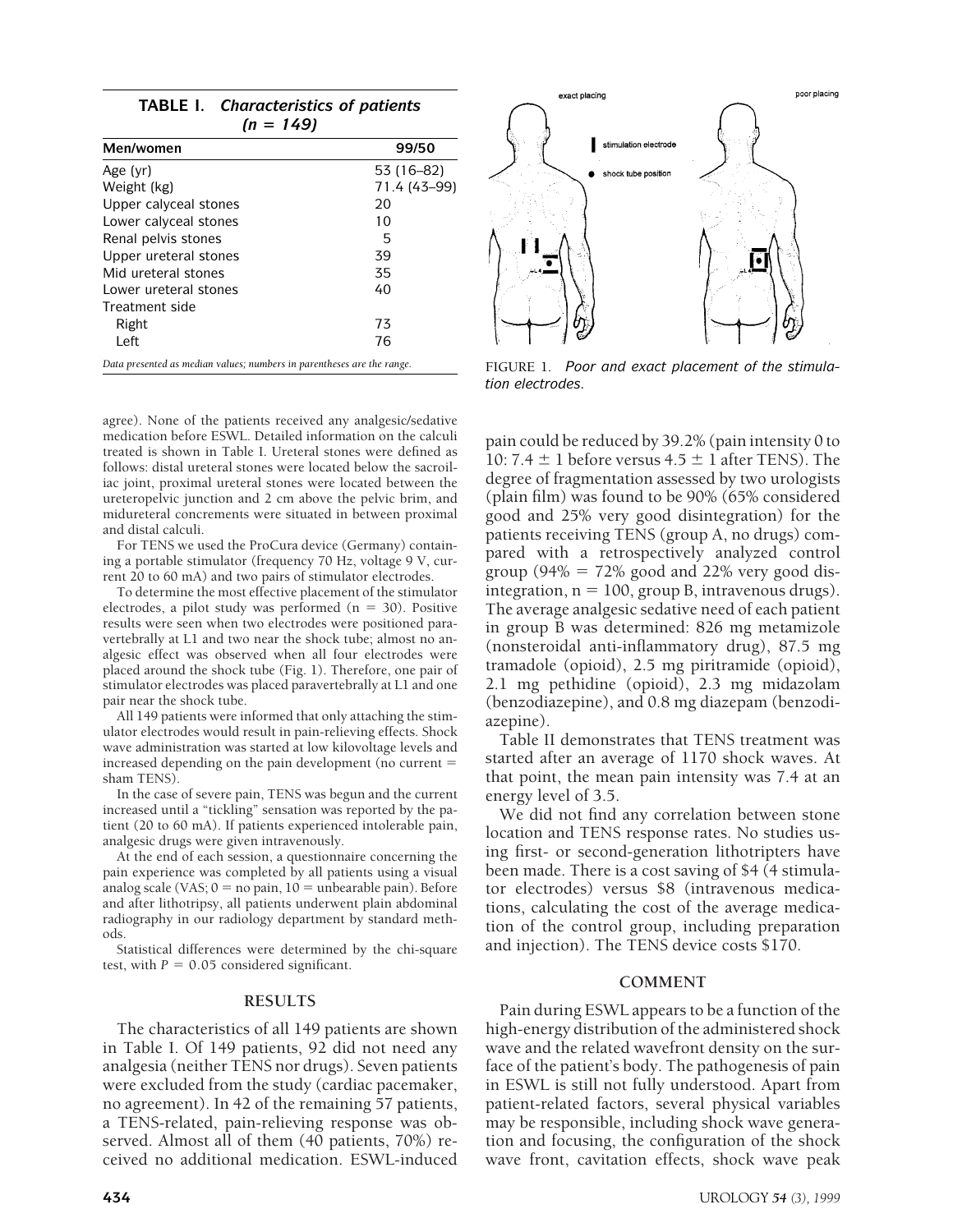|                                                                                                                                                                                                                                                                                                                                                                                                                     |                   |                                      |                   | TABLE II. ESWL with and without TENS* |                                      |                      |                                         |                                               |                                          |                                 |
|---------------------------------------------------------------------------------------------------------------------------------------------------------------------------------------------------------------------------------------------------------------------------------------------------------------------------------------------------------------------------------------------------------------------|-------------------|--------------------------------------|-------------------|---------------------------------------|--------------------------------------|----------------------|-----------------------------------------|-----------------------------------------------|------------------------------------------|---------------------------------|
|                                                                                                                                                                                                                                                                                                                                                                                                                     | <b>TENS Start</b> | Shock Wave<br>Intensity<br>$(1 - 5)$ | $(0 - 10)$<br>VAS | <b>TENS/ESWL</b><br>Stop              | Shock Wave<br>Intensity<br>$(1 - 5)$ | $\frac{VAS}{(0-10)}$ | Disintegration<br>Rate <sup>†</sup> (%) | Rate at 3 mo<br>$\binom{96}{0}$<br>Stone-Free | Retreatment<br>Rate Within<br>3 days (%) | <b>Diameter</b><br>Mean<br>(mm) |
| TENS group (A)                                                                                                                                                                                                                                                                                                                                                                                                      | $1170 \pm 680$    | $3.5 + 1$                            | $7.4 \pm 1$       | 3900 ± 800                            | $3.8 \pm 1$                          | $4.5 \pm 1$          |                                         | 87.5                                          | 28.7                                     | $8(5-19)$                       |
| Control group (B)                                                                                                                                                                                                                                                                                                                                                                                                   |                   |                                      |                   | 4200 ± 1000                           |                                      | 4.1 $\pm$ 1          |                                         | 89.3                                          | 31.3                                     | $9(4 - 20)$                     |
| * In the case of severe main. TENS was beenny throw in the Started on a certain shock wave intensity level (10–25 kV = level 1–5). Before and after TENS nain intensity was determined usine a VAS<br>KEY: ESWL = extracorporeal shock wave lithotripsy; TENS = transcutaneous electrical nerve stimulation; VAS = visual analog scale.<br>Data presented as mean $\pm$ standard deviation, unless otherwise noted. |                   |                                      |                   |                                       |                                      |                      |                                         |                                               |                                          |                                 |

\* In the case of severe pain, TENS was begun ("TENS start") depending on a certain shock wave intensity level (10-25 kV = level 1-5). Before and after TENS, pain intensity was determined using a VAS. *Determined by review of plain film radiographs by two urologists.*†

pressure, the size of the focal zone, and the area of shock wave entry at the skin. In contrast to older ESWL machines, lithotripsy with second- or thirdgeneration lithotripters is less painful because of modifications in the aperture size of the shock wave source and the decreased acoustic output of the shock wave generators. However, the important advantage of these immersion-free machines is the avoidance of regional anesthesia and thus, treatment on an outpatient basis. Nevertheless, many patients experience severe pain, necessitating intravenous anesthesia or analgesic sedation.

The results of our prospective study demonstrate that TENS significantly reduces pain during ESWL in 70% of all patients treated. In addition, only 38% of the 149 patients required pain treatment. This clearly shows the effect of recent advances in lithotripter development. Considering the abovementioned 70% response rate when reaching comparable disintegration results, it should be stressed that TENS is a noninvasive method of side-effect-free analgesia; hence, it appears to be an appropriate form of pain treatment, especially on an outpatient basis.

For many years, TENS has been used as an acceptable treatment option in patients with chronic pain4–6; however, reports on managing postoperative<sup>7</sup> and labor pain, $8.9$  as well as migraine,  $10$  by electrical stimulation have also appeared in the literature, partly with conflicting results.11–13 Good and very good TENS effects have been observed in patients treated for neurogenic pain, chronic back pain, postoperative pain, labor pain, phantomlimb pain, and chronic headache, with success rates ranging from 30% to 77%.13

TENS was originally developed (and later modified<sup>14,15</sup>) as a way of controlling pain through the "gate theory."16 Nociceptive afferent activities (Adelta and C-fibers) can be inhibited by large-diameter fibers (fast A-beta fibers) at the spinal cord level within the substantia gelatinosa. This results in an inhibitory effect on afferent central transmission cells (spinal inhibition). Another theory explaining TENS-related analgesia is based on the observation that the liquor concentration of endogenous opiates increases after TENS17,18; serotoninergic and encephalinergic neurons within the posterior horn of the spinal cord seem to play an important role in mediating these effects (central or supraspinal inhibition). Since we did not see any analgesic effect in patients having both pairs of electrodes attached around the shock tube  $(n =$ 30), supraspinal inhibition obviously accounts for the abovementioned pain relief.

We conclude that TENS is a noninvasive, costeffective method of side-effect-free analgesia in ESWL using third-generation lithotripters.